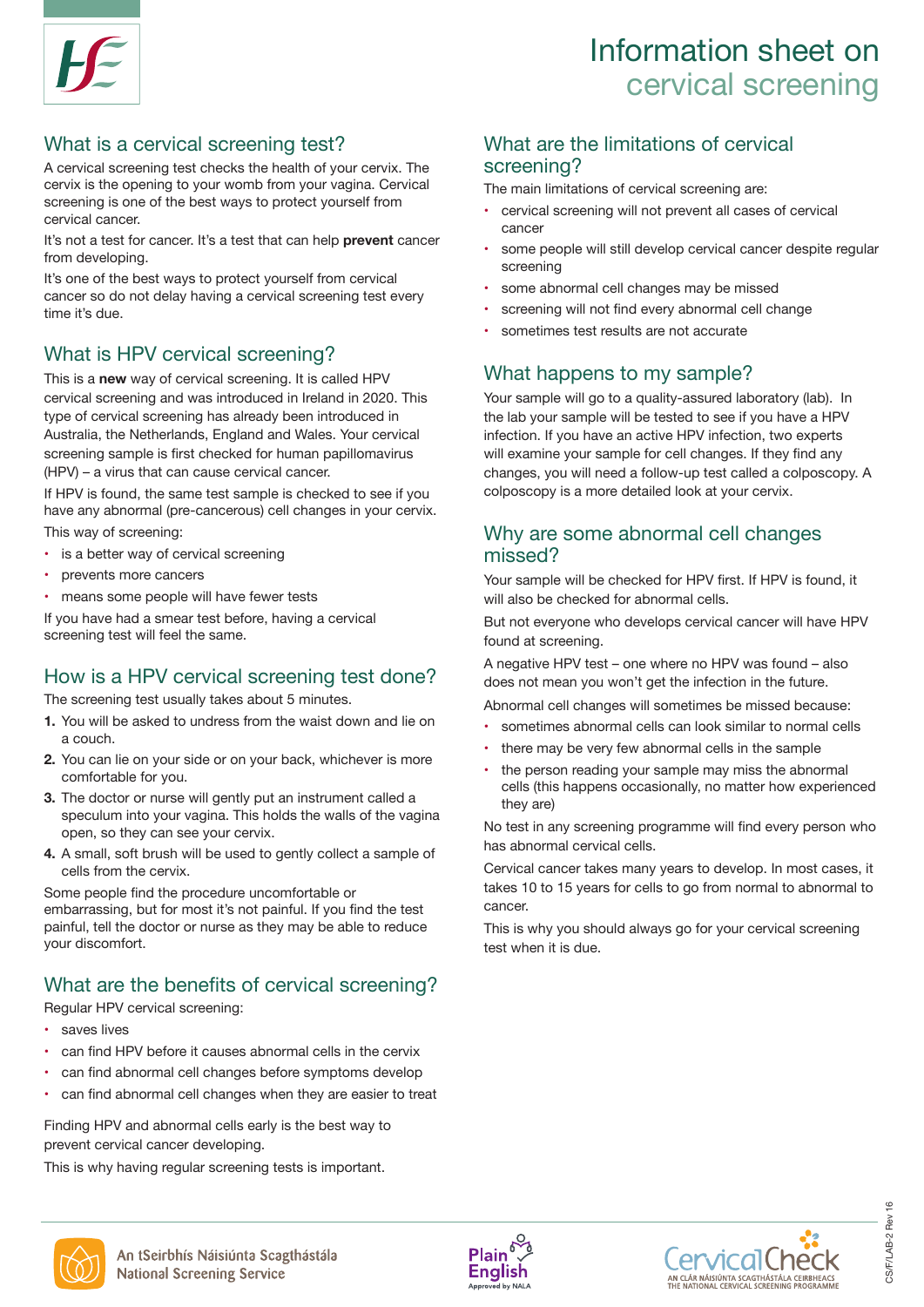### Information sheet on Information sheet on cervical Information sheet on cervical screening

## How will I find out about my test results?

Your results will be sent to you by post, usually within 4 weeks of the test. They will also be sent to your GP (doctor) or clinic. Cervical screening is one of the best ways to protect A checks the test checks the health of your cervical process of service.

#### What do my test results mean? What do my test results mean?  $T_{\rm eff}$  is the opening to your variable from your variable from your variable from your variable from your variable from your variable from your variable from your variable from your variable from your variable from your vinat do my test results mean?

There are four possible results. There are four possible results.

### **1. HPV not found** cancer from developing.

Your results show you do not have a HPV infection at this time. You will have your next cervical screening test in 3 or 5 years depending on your age. Your results show you do not have a HPV infection at this fin

### 2. HPV found and no abnormal cell changes found

Your results show you have a HPV infection **but** no abnormal cell changes were seen. You should have a repeat test in 12 months. This will give your body time to clear the HPV infection. This type of cervical screening has already been introduced to see the see of cervical screening has already been introduced introduced introduced introduced introduced introduced introduced introduced introduce Your results show you have a HPV infection but no at

#### **3. HPV found and abnormal cell changes found**  if you have any ability  $\mathcal{O}(p^2)$  cell changes in  $\mathcal{O}(p^2)$ 3. HPV found and abnormal cell changes found

Service is considered above that we changed found<br>Your results show you have a HPV infection and abnormal cell changes in your cervix. You need a follow-up test called a colposcopy – a more detailed look at your cervix. It is similar to having cervical screening. coiposcopy – a more detailed look at your cervix. It is similar Your results show you have a HPV infection an

## 4. Inadequate sample

This means that the lab could not process your screening test sample. You will be asked to repeat your cervical screening in  $\ldots$ bampion for minibio abitor to repeat your certified **Example You will be asked to** 

#### Giving your consent 2. You can lie on your side or on your back, whichever is  $\mathbf{s}$  same. The same  $\mathbf{s}$  will feel the same  $\mathbf{s}$

Each time you have a cervical screening test we will ask you to give your consent by signing a cervical screening form before give your consent by signing a cervical selecting form before where the test. If you cannot sight the form, you will be asked to give<br>your consent either verbally or by making a mark on the form in front of a doctor or nurse.  $\frac{1}{2}$  can be control to the set of  $\frac{1}{2}$ . your concentration verbany or by making a mark on the form lit or a doctor of

This is to confirm that you:

- have been told about cervical screening and its benefits and the doctor contracts as the doctor or nurse as the doctor or nurse as the top of the doctor or nurse as the top of the doctor or nurse as the doctor or nurse as the may be able to do the doctor or nurse as the may be able  $\blacksquare$
- understand this information expective your discommension.<br>  $\blacksquare$
- have checked that your name, address and other details are correct (this helps us confirm we have your current address to communicate with you)
- allow us to receive, hold and exchange your personal information and screening history with those who deliver the HPV cervical screening programme

**Remember:** Only you can give your consent to be part of our programme. You have to consent before you have your screening test. You can withdraw your consent at any time by contacting us on Freephone 1800 45 45 55 or emailing info@ cervicalcheck.ie Remember: Only you can give your consent to be

This means we will not contact you about the cervical screening programme in the future.

## Phow do we use your personal information?

eeks **Cervical Check takes and securely stores your personal** information (name, address, phone number, date of birth, PPSN, surname at birth and mother's maiden name) and cervical screening history. Your cervical screening history relates to your participation in CervicalCheck. eeks CervicalCheck takes and securely stores your personal cells in the best way to be a street way to be a st screening?  $T_{\text{t}}$  matrix to get  $\alpha$  scale screening and  $\alpha$ 

It can include HPV cervical screening results, colposcopy attendances, treatments and biopsy (test sample) results. It can include HPV cervical screening re<br>ettendences, tractments and bionau (to

time. We will use your information to contact you when your next For the will due your information to contact you when your results are available. We screening test is due or when your results are available. We screening rest is due of when your results are available. We<br>also exchange your information with the other health services d<br>
• something that deliver the programme. This includes the doctor or nurse who takes your screening test, the laboratory, colposcopy mal who takes your screening test, the raboratory, corposcopy clinics and the National Cancer Registry Ireland. This is to the same the readoration and the property registry freight. aiso exchange your information with  $\frac{1}{2}$ cancer

manitant and improve the quality of the service.<br>We may use your screening test sample in teaching,

in reviews and audits and to check the quality and effectiveness of the programme. We may also use your enconvences of the programme. We may also dee you.<br>information to invite you to take part in research. HPV infection. If you have an active HPV infection, two in reviews and audits and to check the question  $\mu$ Information to lift to you to take part in robbaron.

It is your choice to take part in screening or not. We will never use your name in any reports, when teaching or in reviews. ase your name in any reports, when teaching or in review<br>We will keep your personal information safe, secure and confidential in line with current data protection regulations. It is your choice to take part in screening or not. We will h we will keep your personal information safe, secure and

test You will have full and open access to your personal information g in held by CervicalCheck upon request. It is important that you let CervicalCheck know if your details change. To find out how to access your records, see hse.ie/gdpr/data-requests/ access you records, see **rise.le/gup/valia-requests/**<br>For further information see the HSE Privacy Notice – Patients test You will have full and ope

and Service Users at **hse.ie/gdpr/**<br>and Service Users at **hse.ie/gdpr/**  $\sum_{i=1}^{n} a_i$ 

### <sub>pive</sub> Communicating with you Gommunicating

Ifm in The We will communicate with you in an open, honest, timely and transparent manner if:

- · something goes wrong with your care  $f(x)$
- you experience harm as a result of your care experience then as a result of your care<br>About care
- we think that harm may have occurred

This means that we will keep you fully informed of the facts s are and details about your participation in the cervical screening<br>ress tess programme. in cans that we will keep you lully • sometimes about the similar to normal cells can look similar to normal cells can look similar to normal cell<br>• The similar to normal cells can look similar to normal cells can look similar to normal cells can look the s cells programme.

When we have your results, we will send them to you with ex the further information about what they mean. You can also find more information on **hse.ie/cervicalcheck**